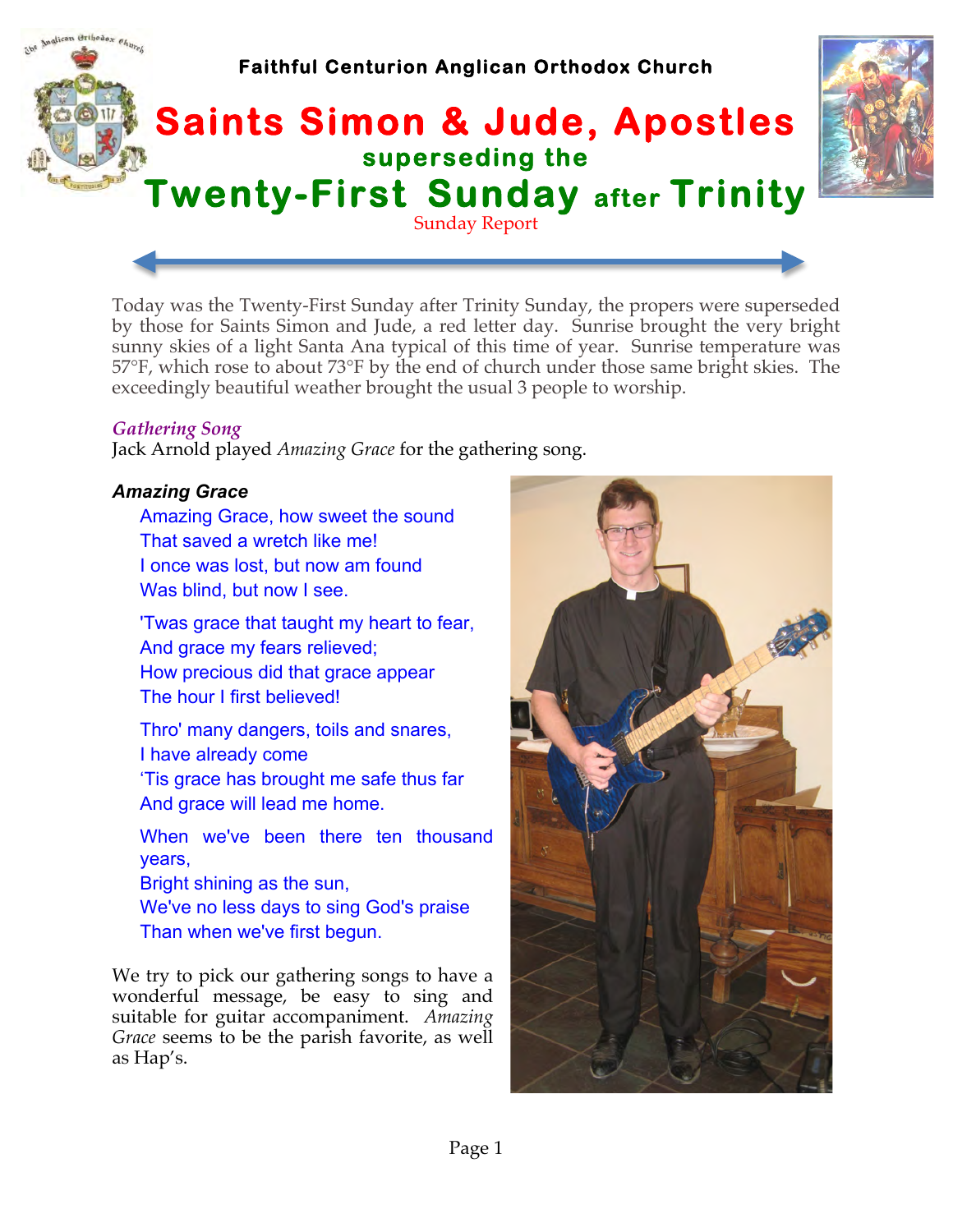## *Saints Simon and Jude*

The two Apostles went to evangelize Armenia and Persia, and they were murdered in the city of Suanir in 47, Anno Domini.

Saint Simon was also called Simon the Zealot, probably because he had been a member of the nationalist party of Zealots who refused to recognize any foreign yoke over Palestine. Zealots were those who had a especial zeal for the independence of the Palestine, that is, they did not want the Holy Land to fall into the hands of any pagans whatsoever. Since the Zealot cause had some good points – commendable in some aspects – it is understandable the Lord recruited one of His Apostles from its numbers.

The mother of Saint Jude was Mary Cleophas, a sister-inlaw of the Virgin Mary, stood



with her by the Cross of Jesus on Calvary. His father was Cleophas [Clopas or Alpheo in Aramaic], a brother of Saint Joseph. Therefore, he was the legal cousin of Jesus. Jude was one of those his fellow countrymen called a "brother" of the Son of the Carpenter, because it was a custom among the Jews at that time to call cousins brothers. He wrote an epistle to combat the Gnostic heresy, which was just beginning to appear.

## *Propers*

Each Sunday there are Propers: special prayers and readings from the Bible. There is a Collect for the Day; that is a single thought prayer, most written either before the refounding of the Church of England in the 1540s or written by Bishop Thomas Cranmer, the first Archbishop of Canterbury after the re-founding.

The Collect for the Day is to be read on Sunday and during Morning and Evening Prayer until the next Sunday. The Epistle is normally a reading from one of the various Epistles, or letters, in the New Testament. The Gospel is a reading from one of the Holy Gospels; Matthew, Mark, Luke and John. The Collect is said by the minister as a prayer, the Epistle can be read by either a designated reader (as we do in our church) or by one of the ministers and the Holy Gospel, which during the service in our church is read by an ordained minister or our Deacon.

The propers are the same each year, except if a Red Letter Feast, that is one with propers in the prayerbook, falls on a Sunday, then those propers are to be read instead, except in a White Season, where it is put off. Red Letter Feasts, so called because in the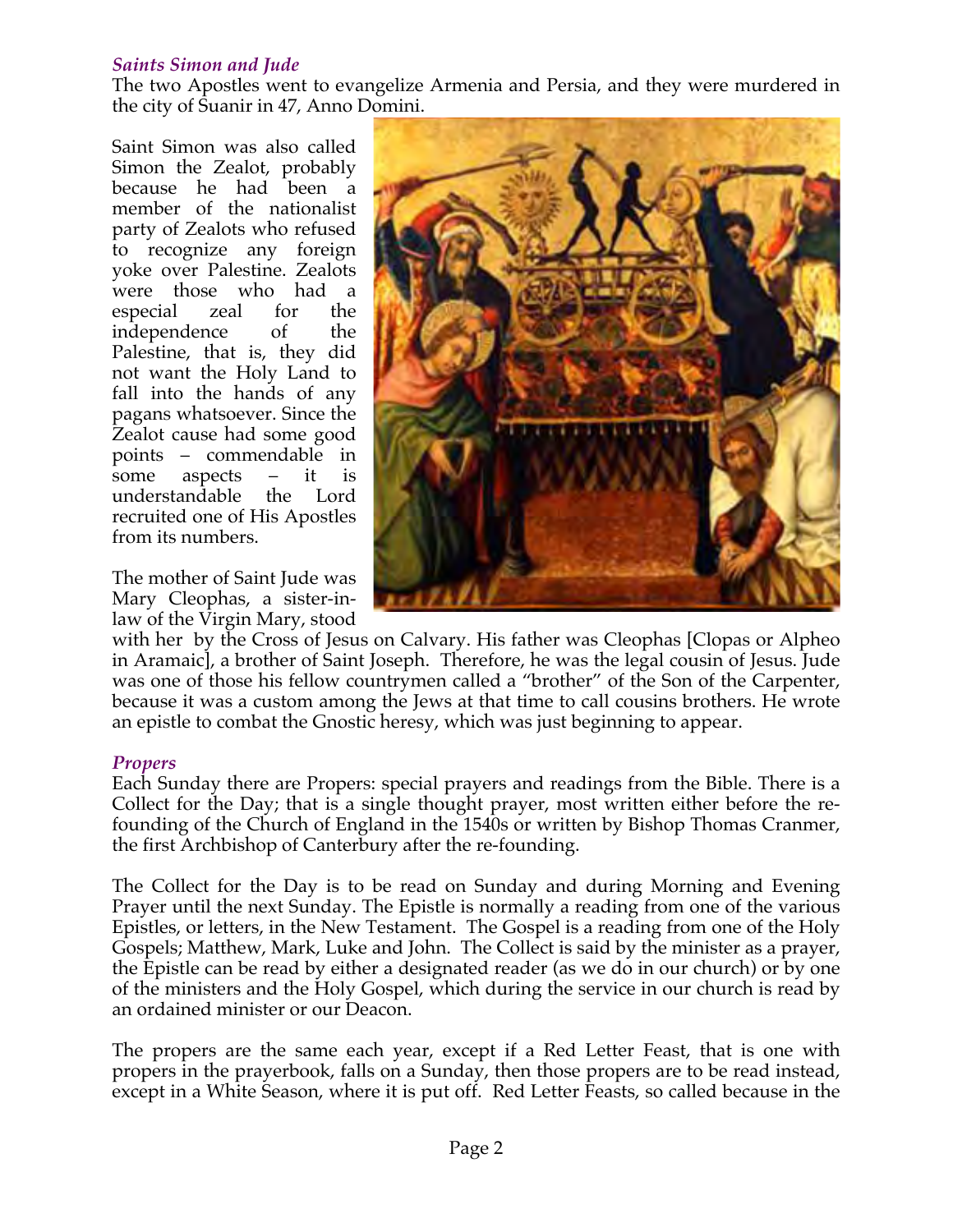Holy Table Prayerbooks the titles are in red, are special days. Most of the Red Letter Feasts are dedicated to early saints instrumental in the development of the church, others to special events. Some days are particularly special and the Collect for that day is to be used for an octave (eight days) or an entire season, like Advent or Lent.

The Propers for today are found on Page 254-255, with the Collect first:

# Saint Simon and Saint Jude, Apostles. [October 28.]

*The Collect.*

 **ALMIGHTY** God, who hast built thy Church upon the foundation of the Apostles and Prophets, Jesus Christ himself being the head corner-stone; Grant us so to be joined together in unity of spirit by their doctrine, that we may be made an holy temple acceptable unto thee; through the same Jesus Christ our Lord. Amen. **O**

The Collect for the Twenty-First Sunday after Trinity which is also read can be found on page 218:

# Twenty-First Sunday after Trinity

*The Collect.*

**RANT**, we beseech thee, merciful Lord, to thy faith- ful people pardon and peace, **G** RANT, we beseech thee, merciful Lord, to thy faith- ful people pardon that they may be cleansed from all their sins, and serve thee with a quiet mind; through Jesus Christ our Lord. Amen.

Dru Arnold read the Epistle for today which comes from Paul's letter to the Ephesians, the Second Chapter beginning at the Nineteenth Verse:

**TOW** therefore ye are no more strangers and foreigners, but **NOW** therefore ye are no more strangers and foreigners, but fellow-citizens with the saints, and of the household of God; and are built upon the foundation of the apostles and prophets, Jesus Christ himself being the chief corner-stone; in whom all the building fitly framed together groweth unto an holy temple in the Lord: in whom ye also are builded together for an habitation of God through the Spirit.

Hap Arnold read the Holy Gospel for the day which comes from the the Gospel according to Saint John, the Fifteenth Chapter beginning at the Seventeeth Verse:

**HESE** things I command you, that ye love one another. If the world hate you, ye

**THESE** things I command you, that ye love one another. If know that it hated me be- fore it hated you. If ye were of the world, the world would love his own: but because ye are not of the world, but I have chosen you out of the world, therefore the world hateth you. Remember the word that I said unto you, The servant is not greater than his lord. If they have perse- cuted me, they will also persecute you; if they have kept my saying, they will keep your's also. But all these things will they do unto you for my name's sake, because they know not him that sent me. If I had not come and spoken unto them, they had not had sin: but now they have no cloke for their sin. He that hateth me hateth my Father also. If I had not done



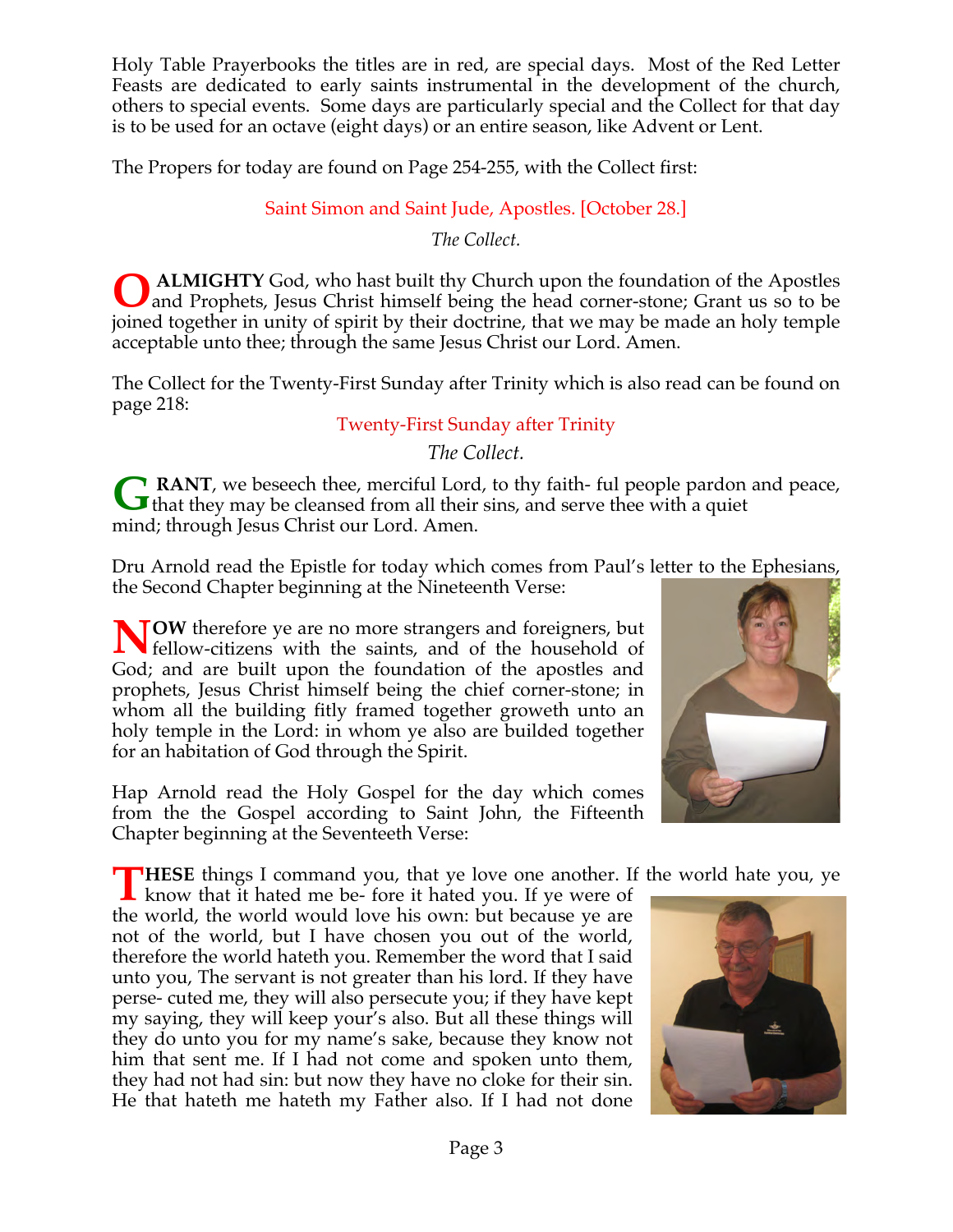among them the works which none other man did, they had not had sin: but now have they both seen and hated both me and my Father. But this cometh to pass, that the word might be fulfilled that is written in their law, They hated me without a cause. But when the Comforter is come, whom I will send unto you from the Father, even the Spirit of truth, which proceedeth from the Father, he shall testify of me: and ye also shall bear witness, because ye have been with me from the beginning.

# *Sermon – Rev Deacon Jack Arnold – Time and Action*

# Saint Simon and Saint Jude, Apostles. [October 28.]

*The Collect.*

 **ALMIGHTY** God, who hast built thy Church upon the foundation of the Apostles and Prophets, Jesus Christ himself being the head corner-stone; Grant us so to be joined together in unity of spirit by their doctrine, that we may be made an holy temple acceptable unto thee; through the same Jesus Christ our Lord. Amen. **O**

# Twenty-First Sunday after Trinity

*The Collect.*

**RANT**, we beseech thee, merciful Lord, to **G** RANT, we beseech thee, merciful Lord, to thy faithful people pardon and peace, that they may be cleansed from all their sins, and serve



thee with a quiet mind; through Jesus Christ our Lord. Amen.

The Collect says that we must have the Lord's pardon and peace, but we have to ask for it before we have it. If we don't ask for it, we don't get. Like the old Cowboy saying "If You Don't Work, You Don't Eat.", which the basics of is covered in another letter of Paul's to Timothy. In this case it is "If you don't ask, you won't get.", so we ask Him that we might have the willingness to ask and receive His pardon and peace.

In the Epistle, St. Paul exhorts us to act, following Christ as the "Chief Cornerstone", or the Head Bishop of the Church, with us following under His Orders, as he is our Commanding General. And he tells us that we must not only think like Christians, but the key word is Act. If we do not act upon our thoughts and words, then how are we any better than those who went before the Christians, like the Jews of old, who said one thing and clearly did another. And in his message, and understanding it, with the Gospel's message also that we, no matter how tough it may be to do it sometimes, we must follow His will rather than ours, and we may not be loved or liked by the world for it.

Which brings us to the point of the Gospel, in which Christ warns the Apostles that this won't be an easy milk-run, rather that it will turn dangerous and that they have to face the choice between the World and life on Earth, or death and Life in Christ and God eternally. He tells them that they will face many persecutions for His sake, and that they will be rewarded in time, for their trials and tribulations that the suffer in His name.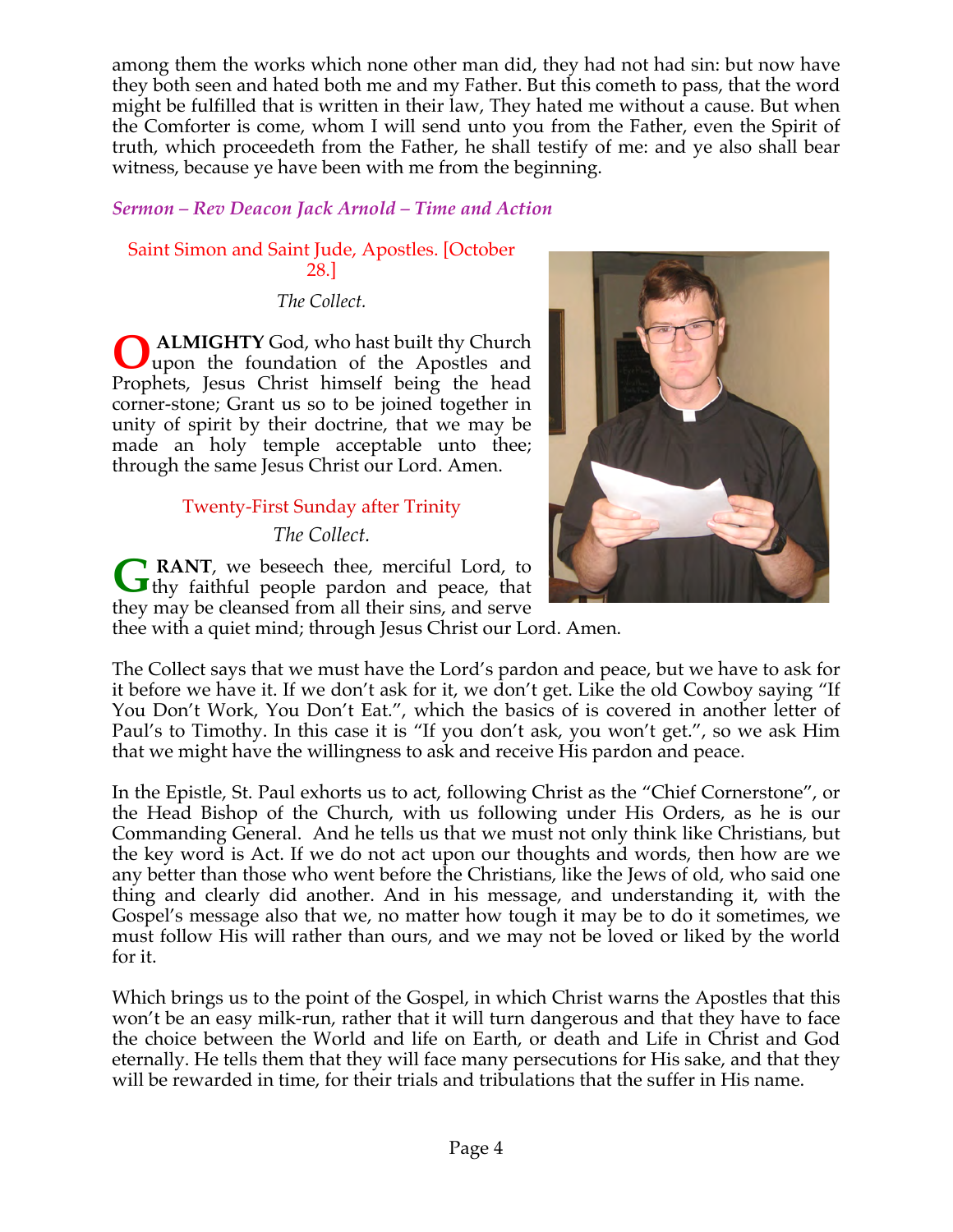Christ also explains had he not come and talked to the evildoers, they would freely be able to deceive us, but now that He has come and revealed them for who they truly are, they will not be able to hide in their wickedness, as they persecute mercilessly His flock, which he had warned them about earlier in His Gospel. His point is, though they may persecute you, their evilness will shine through their falsified, nice demeanor that they show the world, and yet, when they act with malice in their hearts, their evilness shall come out through their actions and deeds. In our words and deeds, our goodness must shine through our actions and deeds, to counter act our badness that also comes out through words and deeds.

The Collect's prayer the Collect, Epistle and Gospel tie together, laying out, detailing and reinforcing the same message, ultimately. We have to ready and willing to accept the fact we will be persecuted, and we must use the help that God provides, by asking for it, and that in the end that Good will triumph over Evil, with the wickedoers deeds of malice showing through their supposedly kind exterior. In these days of trials and tribulations, we must follow this three step process that I have at the end of my sermon, Be of God, Live of God and Act of God most especially.

# **Be of God - Live of God - Act of God**

## *Bishop Ogles' Sermon*

We are oft fortunate to get copies of Bishop Jerry's sermon notes. Today is one of those

Sundays. Today's sermon starts off with the collect, and like always, it will give you a lot to consider in your heart.

## **Sermon Notes**

Saint Simon and Saint Jude, Apostles Twenty-First Sunday after Trinity 28 October 2012, Anno Domini

# Saint Simon and Saint Jude, Apostles. [October 28.]

*The Collect.*



 **ALMIGHTY** God, who hast built thy Church upon

the foundation of the Apostles and Prophets, Jesus Christ himself being the head corner-stone; Grant us so to be joined together in unity of spirit by their doctrine, that we may be made an holy temple acceptable unto thee; through the same Jesus Christ our Lord. Amen. **O**

# Twenty-First Sunday after Trinity

*The Collect.*

**RANT**, we beseech thee, merciful Lord, to thy faith- ful people pardon and peace, **G** RANT, we beseech thee, merciful Lord, to thy faith- ful people pardon that they may be cleansed from all their sins, and serve thee with a quiet mind; through Jesus Christ our Lord. Amen.

**17** *These things I command you, that ye love one another. 18 If the world hate you, ye know that it hated me before it hated you. 19 If ye were of the world, the world would love his own: but because ye are not of the world, but I have chosen you out of the world, therefore the world hateth you. 20 Remember the word that I said unto you, The*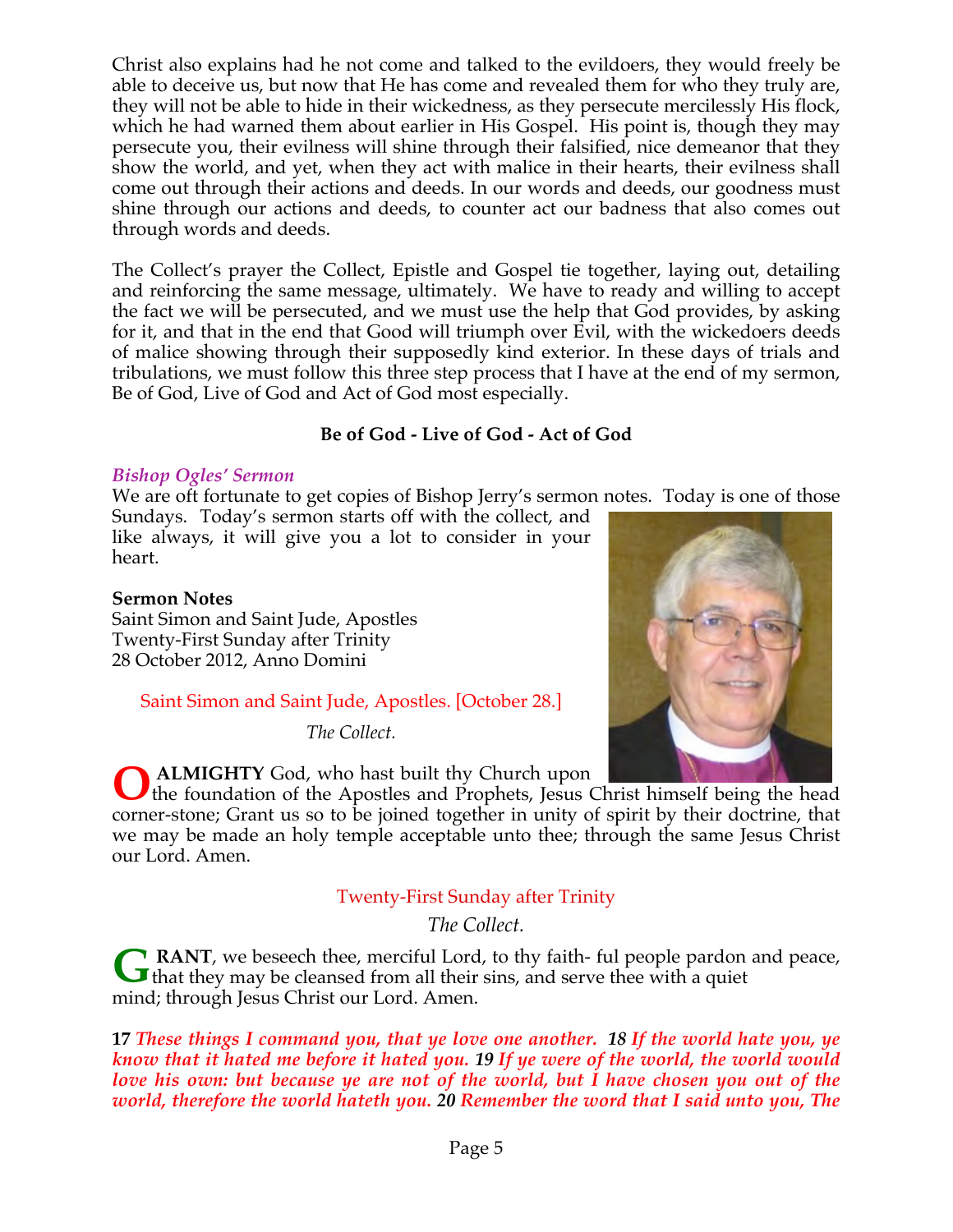*servant is not greater than his lord. If they have persecuted me, they will also persecute you; if they have kept my saying, they will keep yours also. 21 But all these things will they do unto you for my name's sake, because they know not him that sent me. 22 If I had not come and spoken unto them, they had not had sin: but now they have no cloke for their sin. 24 If I had not done among them the works which none other man did, they had not had sin: but now have they both seen and hated both me and my Father. 25 But this cometh to pass, that the word might be fulfilled that is written in their law, They hated me without a cause. 26 But when the Comforter is come, whom I will send unto you from the Father, even the Spirit of truth, which proceedeth from the Father, he shall testify of me: 27 And ye also shall bear witness, because ye have been with me from the beginning***. (John 15:16-27)**

The world, if you listen to its claims, is full of love. Men love sensual beauty, comfort, food, drink, a good time, money, etc, but is this real love? What happens to the love professed for money when there is no more time, or money? Even the love a wicked man has for his child perishes with the fires of Hell. So what is the essence of real love?

Real love is directed outward, not inward. It does not base itself on lust, on pride, or upon the temporary values. Real love, as defined in Holy Writ, is eternal. Real love is bounteous for, the more given, the greater the reservoir thereof. So Christ gives us a direct order, or commandment - *These things I command you, that ye love one another.* LOVE ONE ANOTHER, as I have loved you, Jesus commands in another place. That is more love than we are capable of either giving or comprehending, so how can the Christian obey this Commandment? He obeys by, first loving God with all his heart, with all his mind, and with all his strength. If he does so, the second part will be easy. He will love his neighbor, as does Christ, as himself. The love of God among Christian people should be very much like a bicycle wheel. The Church is the outer rim. The spokes are the love we profess, and the center (or axle) is Christ who is the center of all of our Love. Those spokes, too, draw ever nearer to one another as they draw nearer to Christ.

 An example of Christian love is given by Dr. J. Hamilton: *When a rose bud is formed, if the soil is soft, and the sky is genial, it is not long before it bursts; for the life within is so abundant, that it can no longer contain it all, but in blossomed brightness and swimming fragrance it must needs let forth its joy, and gladden all the air. And if, when thus ripe, it refused to expand, it would quickly rot at heart, and die. And Christian love is just piety with its petals fully spread, developing itself, and making it a happier world. The religion which fancies that it loves God, when it never evinces love to its brother, is not piety, but a poor mildewed theology, a dogma with a worm in the heart.*

 *18*.*If the world hate you, ye know that it hated me before it hated you. 19 If ye were of the world, the world would love his own: but because ye are not of the world, but I have chosen you out of the world, therefore the world hateth you.* Can the whole world hate you? Believe it or not, the world can, and does, hate you. It hates you because you are not one of its own. Christians, remember, are not of this world. It is the same thing as hating all of the people of China simply because their government is Communist except, in our case, we are hated because our Sovereign is righteous. The world does not like to surrender its elusive and doubtful treasures; but neither does it wish to come into a kingdom whose judiciary is based on love. The world prefers to keep its power to crush the weak, and elevate the wicked.

*20.Remember the word that I said unto you, The servant is not greater than his*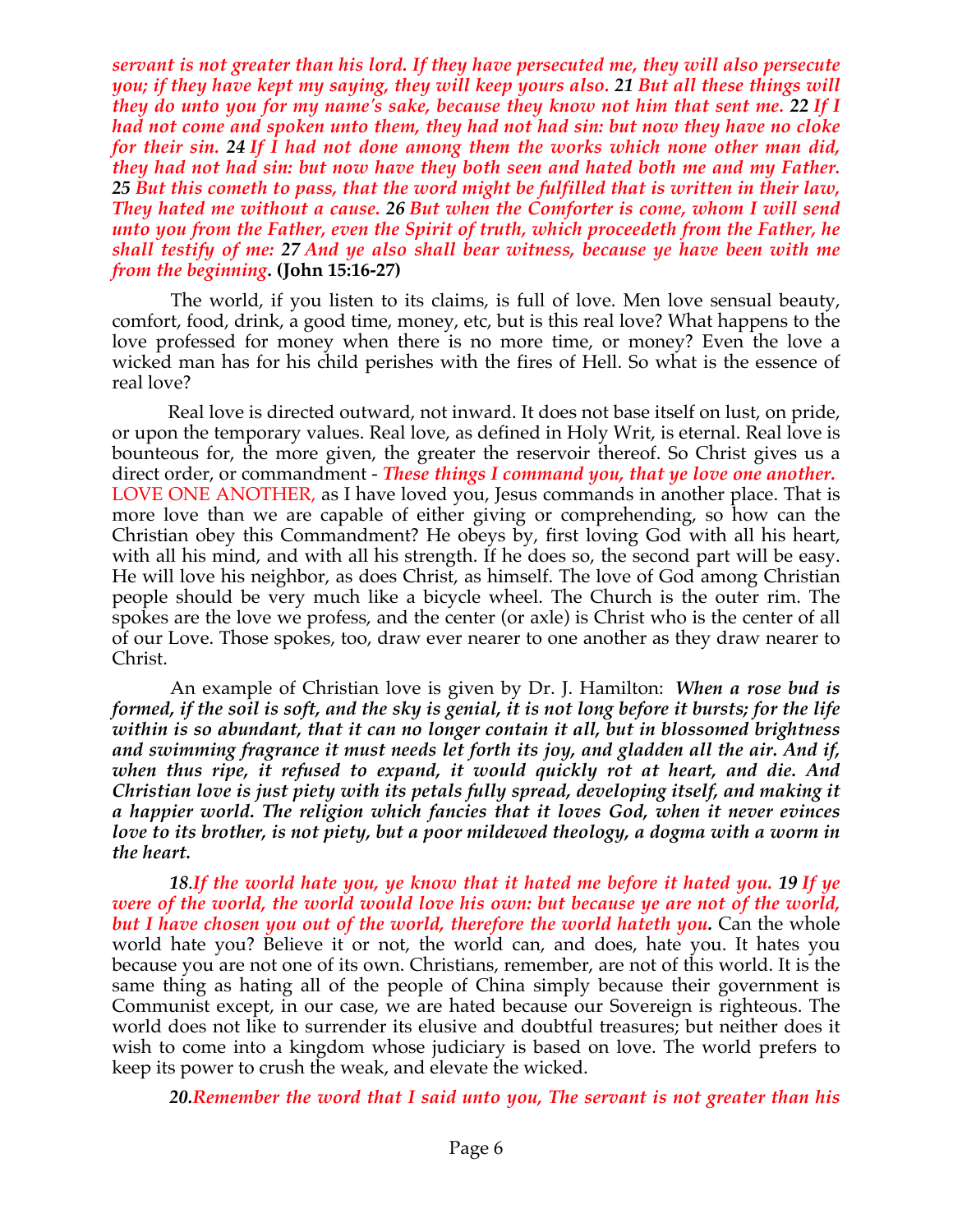*lord. If they have persecuted me, they will also persecute you; if they have kept my saying, they will keep yours also* If our King is viewed as the greatest enemy of the world, why would the world love His subjects. In the ancient annals of wars and government, when the King's Palace was taken by the enemy, all who occupied the Palace were alike tormented and slain. The vulgar and reprobate of the world literally hate righteousness and justice. Because you belong to the Righteous Christ, they hate you and seek your annihilation.

 *21 But all these things will they do unto you for my name's sake, because they know not him that sent me. 22 If I had not come and spoken unto them, they had not had sin: but now they have no cloke for their sin.* Had these of the world known God, they would have at least feared to do such evil; but they do not know God, nor do they desire to know Him. Had God's Word not clearly been proclaimed to the world through the Gospel of Christ, these wicked ones would have at least the excuse of ignorance. But they are now devoid of any covering for their sins since they have rejected the Redeemer and Savior. The Prodigal's Robe have they not taken to cover their filthy sins.

 *23 He that hateth me hateth my Father also.* Remember that historic feud between the Hatfields and McCoys. The father of both clans was hated by the other, they therefore sought to kill his children.

 *24 If I had not done among them the works which none other man did, they had not had sin: but now have they both seen and hated both me and my Father.* Had Christ not proven with many wonderful words and works His Person, the world would yet have excuse for their lack of faith. But He did come and healed the lame and diseased. Restore sight to the blind. Raised the dead again.

 *25 But this cometh to pass, that the word might be fulfilled that is written in their law, They hated me without a cause.* This is the most hurtful realization of all concerning the world's hate. It is groundless and without a cause. Christ came onlyu to comfort, save, enlighten…yet, they hated Him for it. And they will hate you and me as well.

 *26 But when the Comforter is come, whom I will send unto you from the Father, even the Spirit of truth, which proceedeth from the Father, he shall testify of me:* The Comforter does not come toi turn the world's hate for us into Love, but to give us comfort in spite of the world's hate. He encourages, fortifies, inspires, and helps us to carry on despite the many obstacles and pitfalls along the way. You will recall that the Angels comforted Christ in the Garden before His Passion, yet, His great mission remained as a Sacrifice, written in Red, upon the portals of Heaven itself.

 *27 And ye also shall bear witness, because ye have been with me from the beginning***. From the beginning at which we came to know Christ, we shall bear witness of Him – not out of compulsion, but out of Love and Duty.**

 Today we honor and remember St Stephen, the first martyr, and St Simon. St Stephen died proclaiming the Gospel of His Lord. At the moment of his death, he asked forgiveness upon those ignorant men – one being Saul (later Saint Paul) – who were stoning his life from him. Can you sacrifice only your pride and self-dignity today for Christ? You are not asked, today, to submit to stoning, but you can at least stand together with the people of God and boldly proclaim righteousness to the four quarters of the world. They may not heed you, but at least they will have no excuse in ignorance of the Truth.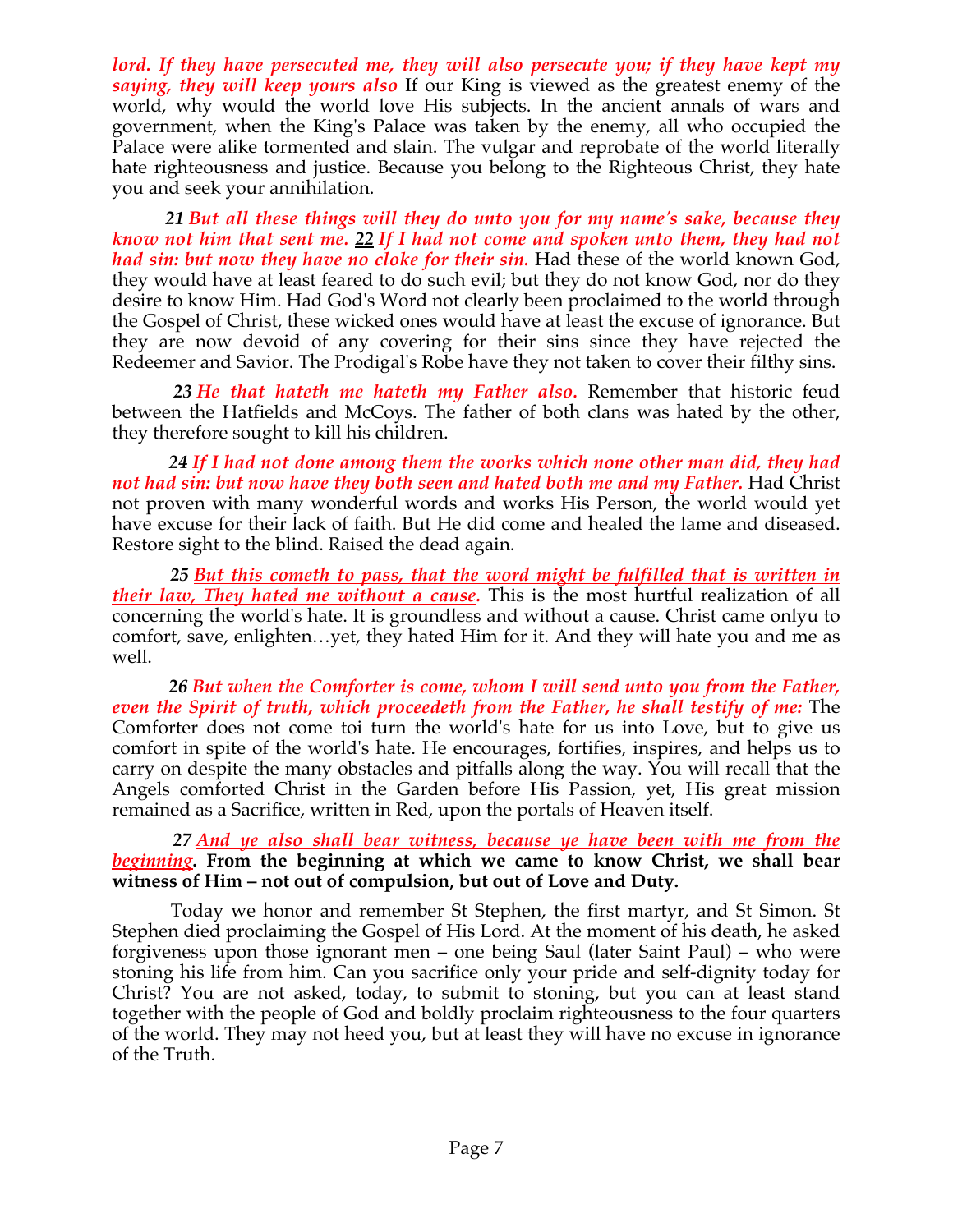# *Bishop Dennis Campbell's Sermon*

Bishop Dennis is a brilliant speaker. He is able to take biblical precepts and make them perfectly understandable, even to me. Oft he provides the text of his sermons and I take the utmost pleasure in passing them on:



**God and a Quiet Mind** Psalm 76, Ephesians 6:10-20, John 4:46-54 Twenty-first Sunday after Trinity October 28, 2012

People who worship with us immediately notice the difference between our worship and the worship in other churches. If they will make the effort, they may learn why we are different. We are not trying to organize exciting worship events based on current trends in music and theology. We are not trying to

entertain people or make them feel good about being here because that is not the purpose of worship. Our worship is quiet, reflective, contemplative and meditative. We believe it is more important to speak the truth than to get people excited. We believe it is the Holy Spirit, rather than a rock and roll beat in the music or the intensity in the speaker's voice, that moves souls, and we are more concerned about moving souls than moving emotions.

We do not worship this way because it suits our taste. We believe worship is far too important to be shaped by our personal preferences. We worship this way because we believe it is the way God wants to be worshiped, the way the Bible teaches us to worship. Likewise, I do not say these things to belittle anyone else. I say them because we need to be reminded of them often, lest we begin to desire the sensuality and excitement of other worship styles, or attempt to pattern our worship after them.

We believe there is a time and place for exuberance. We also believe the Sunday worship of God should be characterized by reverence, and a kind of holy quietness before God. Therefore let us quiet our hearts and minds, and be still in God's presence as we worship the Living God.

The very thought of quietness is counter to the hectic activity and constant stimulation which characterize our media saturated culture. So to pray, as we do in the Collect for the Twenty-first Sunday after Trinity, that God would enable us to serve Him with a quiet mind, may seem odd to people today. A quiet mind is a mind free of hectic activities and distractions. A quiet mind is possessed by a sense of holy stillness before God, a stillness that is encouraged in us by passages like Psalm 46:10, "Be still, and know that I am God." Rather than rushing from one hectic activity to another, or one amusement or stimulation to another, the quiet mind can take time to be still and listen for the still small voice of God.

But more than mere stillness, a quiet mind is a mind at peace through trust in God. This is what we are trying to emphasize in our Bible readings this morning. The quiet mind does not tremble in fear before the battles of temptation, the opposition of the world, the natural and figurative storms of life, or even the supernatural minions of evil. True, we wrestle against the powers and rulers of darkness, and against spiritual wickedness in high places, but our minds are at peace because we know we are able to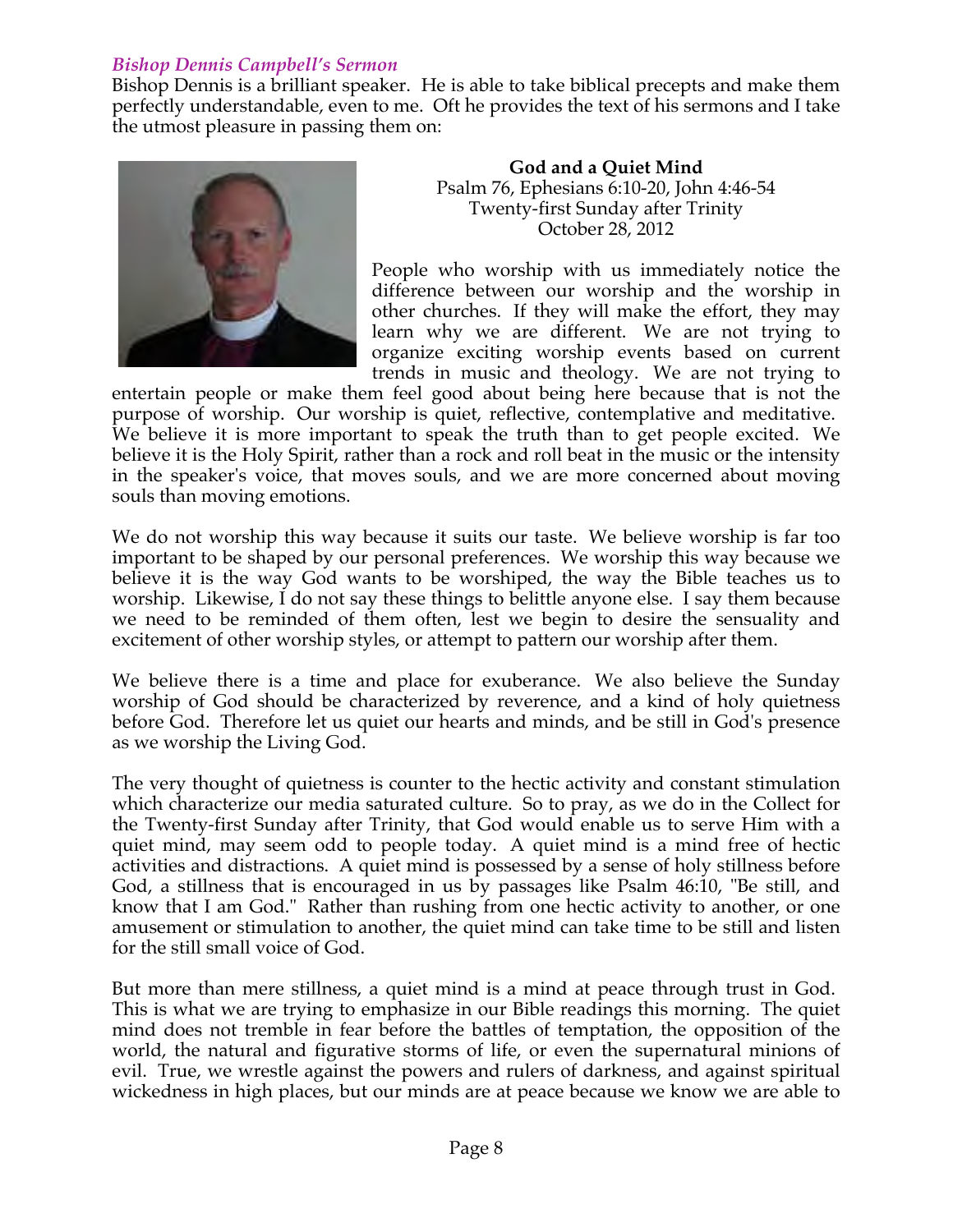withstand in the evil day. We are dressed in the full armour of God. We stand on the Gospel of peace. We wear the helmet of salvation and the breastplate of the righteousness of Christ. We carry the shield of faith and the sword of the Spirit. We stand watch in prayer, so we are not taken by a surprise attack. Our minds are at peace because we are strong in the Lord and in the power of His might, and nothing can defeat Him or separate us from His everlasting love.

The nobleman in John 4 received a quiet mind. He apparently traveled for at least two days to find Jesus, and his mind was not quiet then. His mind was in anguish. His son was dying. A part of his life was dying. A person he loved more than he loved himself was dying, and his mind was frantic with fear and despair, so he went to Jesus. When will we learn to go to Jesus with our troubles? When will we learn to seek peace in Him rather than trinkets and distractions? When will we learn to trust and believe that God works all things work together for our good, if we love Him and are called, according to His purpose? This man came to Jesus in despair, but left in peace, because He trusted the word of the Lord.

Psalm 76 is about a collective quiet mind in the people of God. He is known in Judah and Israel. His Tabernacle is in the City of Peace, Jeru Shalom. We know Jerusalem has not always been a place of peace. It has been, and continues to be a battleground. But at the time of the writing of Psalm 76 it dwells in peace, why? Because God has broken the arrow, the shield, the sword, and the battle. It dwells in peace because God has defeated its enemies and established it in peace. At His rebuke that the chariot and the horse, the dreaded war machines of invading armies, are fallen. God protects the city, therefore His people dwell in peace and serve Him with a quiet mind.

## Psalm 76. *Notus in Judæa.*

**N** Judah is God known; \* his Name is great in Israel. **I**2 At Salem is his tabernacle, \* and his dwelling in Sion. 3 There brake he the arrows of the bow, \* the shield, the sword, and the battle.

4 Thou art glorious in might, \* when thou comest from the hills of the robbers.

5 The proud are robbed, they have slept their sleep; \* and all the men whose hands were mighty have found nothing.

6 At thy rebuke, O God of Jacob, \* both the chariot and horse are fallen.

7 Thou, even thou art to be feared; \* and who may stand in thy sight when thou art angry?

8 Thou didst cause thy judgment to be heard from heaven; \* the earth trembled, and was still,

9 When God arose to judgment, \* and to help all the meek upon earth.

10 The fierceness of man shall turn to thy praise; \* and the fierceness of them shalt thou refrain.

11 Promise unto the Lord your God, and keep it, all ye that are round about him; \* bring presents unto him that ought to be feared.

12 He shall refrain the spirit of princes, \* and is wonderful among the kings of the earth.

The focal point of the Psalm is verse 11. It is the conclusion. The first ten verses recount the gracious actions of God, but verse 11 shows the natural response of those who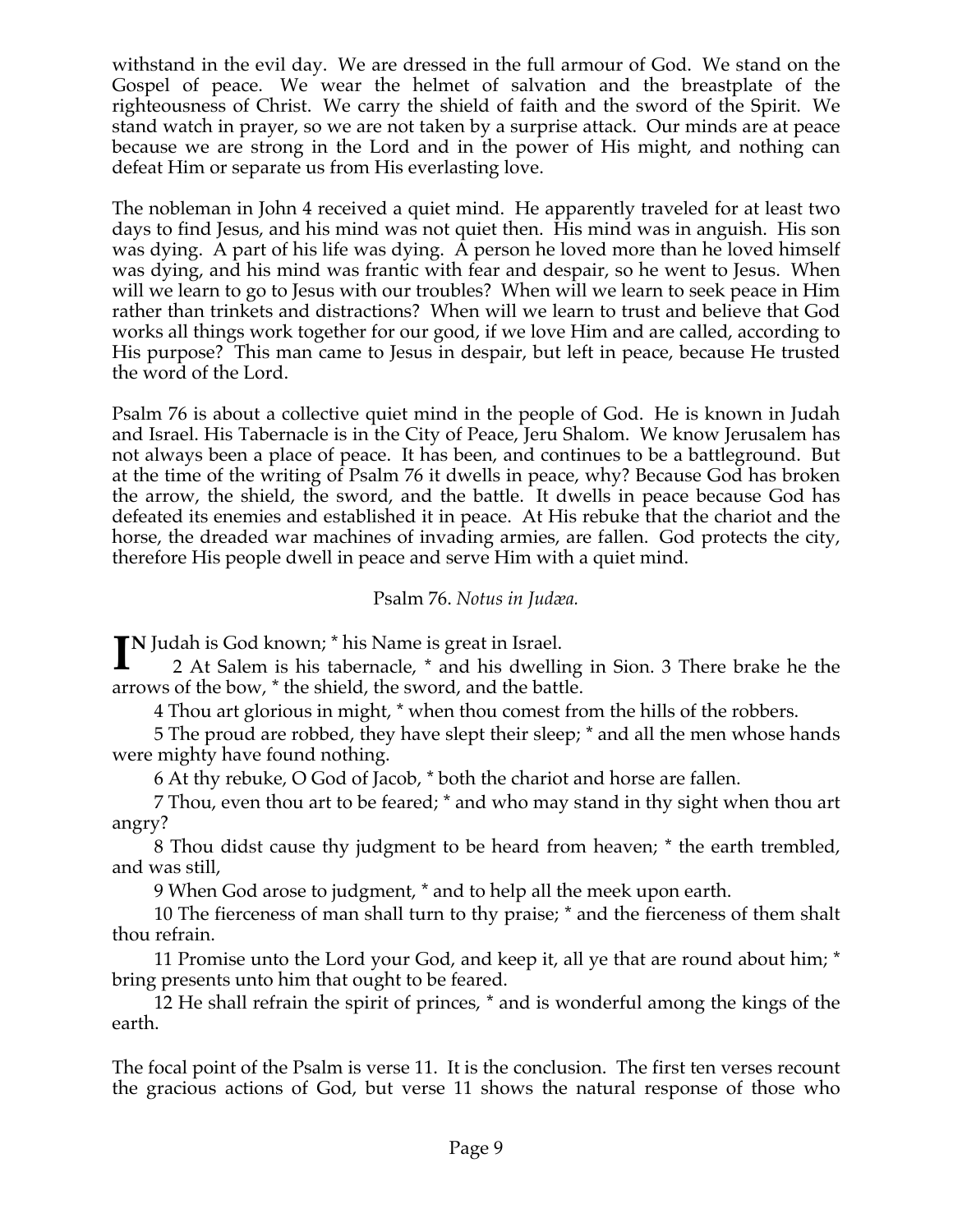receive and recognize God's grace: "Promise unto the Lord your God, and keep it." When you became a Christian you made vows and promises to God, just as He made vows and promises to you. He promised to forgive your sins, and fill you with His Spirit, to guide you with His Holy Bible, to watch over you, love you, and bring you at last to His home of everlasting peace. You promised to turn from sin and begin a lifelong process of living more and more according to His law of love, and less and less for the things of sin and self. It is not easy to keep your promise. Living for Christ is the, most difficult, most trying, most exasperating, most humiliating thing you can do. At the same time it is the most fulfilling, the happiest, most exalting, most noble thing to which a human being can aspire. It only is the way of life. Therefore, in spite of the challenges and opposition of the world, the flesh, and the devil, there is a peace in our hearts that the world cannot give nor take away. We can serve God with a quiet mind.

From the Jerusalem of about 900 BC, when this Psalm may have been written, let us look ahead to the city in about the year 33 AD. The city is in turmoil. A vast, angry mob is torturing a Man to death on a cross. It is not a peaceful scene, yet it is the way our peace with God is secured forever. On the cross the Lamb of God is taking away our sins and making our peace with God. By His grace "The fierceness of man" is turned to God's praise (vs.10). Everything His enemies do is used by Him to His own glory and our salvation. Christianity did not die on the cross; it was born there. It is because of what Jesus accomplished for us on the cross that we can serve God with a quiet mind. We have no need to fear life, or death, or even hell itself. He gave His life for our souls. We can serve Him with a quiet mind.

Therefore, let your mind be at ease. Let you mind be at rest. Let a holy quiet descend upon you and let it dwell in you forever. God has overcome the world. He has given you the armour of God that you may stand in Him in this life. He has given you the promise of life in paradise with Him forever. He has accomplished the forgiveness of your sins and your peace with God. Serve Him with a quiet mind.

+Dennis Campbell

Bishop, Anglican Orthodox Church Diocese of Virginia Rector, Holy Trinity Anglican Orthodox Church Powhatan, Virginia www.HolyTrinityAnglicanOrthodoxChurch.org www.lifeinthescriptures.blogspot.com

# *Rev Bryan Dabney of Saint John's Sunday Sermon*

We are fortunate to have Bryan's Sunday Sermon. If you want people to come to The Truth, you have to speak the truth, expouse the truth and live the truth. This is really a good piece and I commend it to your careful reading.

# *The Sermon –* **The Saints of God**

This Thursday will be the feast of All Saints wherein we honor the memory of those whose works advanced the gospel message

throughout the world. Now some may ask,"Who can be rightly called a saint?" Our answer should be clear and straightforward: "Anyone who loves the Godhead and is obedient to his will is a saint." In light of that response, it should be apparent that the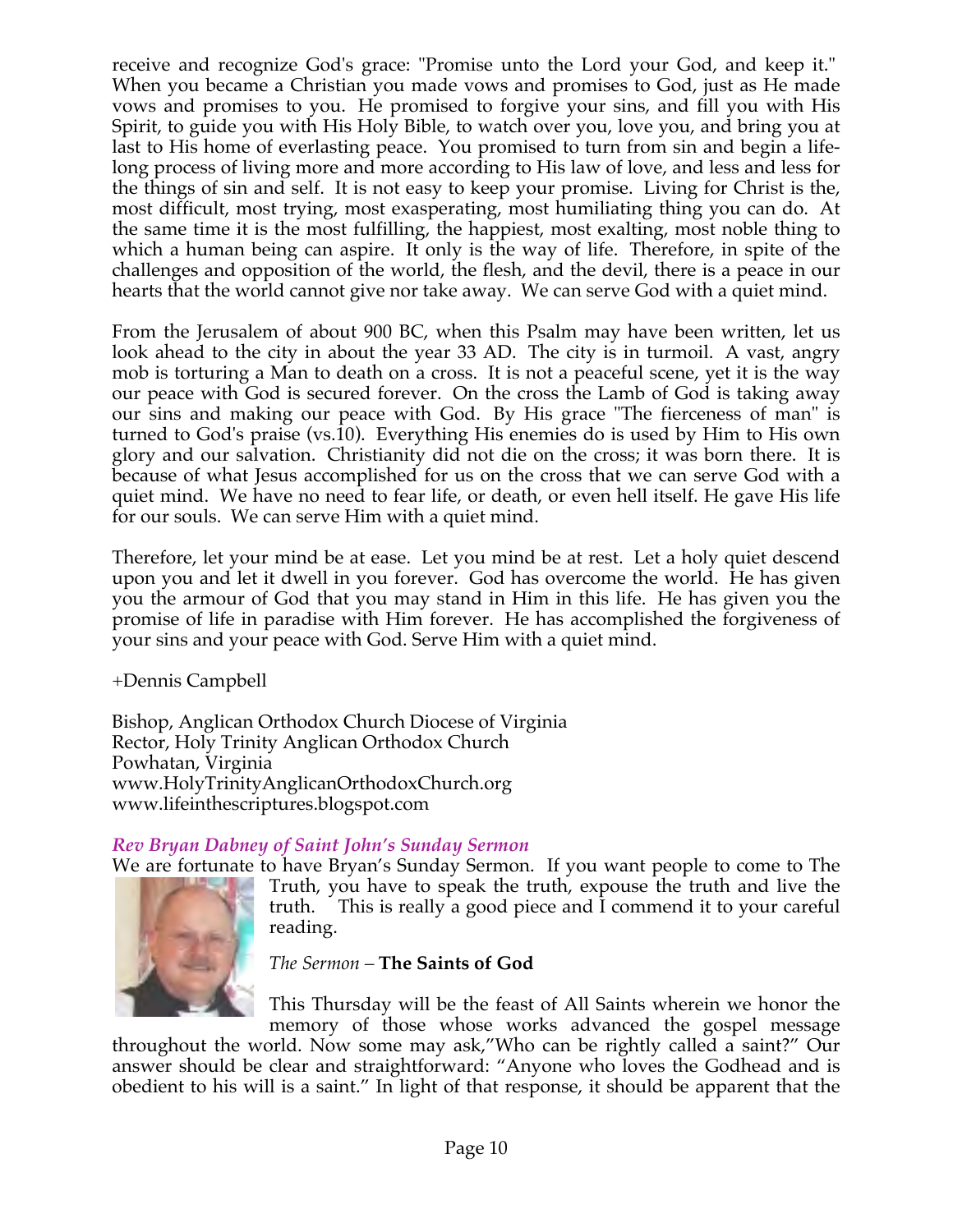saints of God also come in a variety of packages— young and old, rich and poor— and can be found in every corner of the world where the light of the gospel has been proclaimed and accepted.

With that in mind, let us turn in our bibles to chapter 7 of Revelation where the apostle John saw a multitude standing before the throne of God dressed in white robes and bearing palm branches. While the apostle was informed that such were those who had come out of the great tribulation, we know from our reading of Scripture that all who are born-again by means of his most holy Spirit will likewise be vested in the same before God (7:9-17). Ergo, all so described are saints of the most high God (Daniel 7:18, 27).

Now one might assume that the simple bible way of explaining the specifics of this issue would suffice. But such would be a mistake because there are churches that have a longstanding set of rubrics governing the topic of sainthood. In spite of human tradition, it would behoove us to examine the basic biblical characteristics for being called a saint. For only by letting God speak for himself can we properly discern the facts of the matter.

To begin with, fervent praying is a mark of a godly saint. Our Lord Jesus Christ gave us some specific instructions about praying (see St. Matthew 6:5-15). The Rev. E. M. Bounds pointed out that faith and prayer are supremely important to the believing Christian. He associated true faith with an active prayer life. The author emphasized the need to pray daily for daily needs of the present. "When we pray, give us this day our daily bread, we are...shutting tomorrow out of our prayer. We do not live in tomorrow but in today. We do not seek tomorrow's grace or tomorrow's bread. They thrive best, and get the most out of life, who live in the living present...Victory today is the assurance of victory tomorrow. Our prayers need to be focused on today." Bounds identified the two principal foes of our faith as being doubt and fear because they will interrupt our prayer life and limit the power of God to work therein owing to our lack of faith. According to Bounds, "A simple, confiding faith, living day by day and casting its burden on the Lord each hour of the day will dissipate fear, drive away misgiving and deliver from doubt... Faith grows by reading and meditating upon the Word of God. Most, and best of all, faith thrives in an atmosphere of prayer."

Now consider what the Rev. Bounds urged Christians to do in God's service. They ought to: 1) trust in God for his provision; 2) earnestly desire of him that he provide for a particular need or want which is within his will for us; 3) show fervency or strength in praying; 4) be persistent in our praying; 5) understand that our praying affects our conduct and character; 6) be obedient to the will of God; 7) be vigilant in prayer; and 8) read the Scriptures because in them we have a record of the prayer life and successes of those notable mentioned personalities whom God called as his followers. As he noted in his famous book on Prayer, "The Word of God is made effectual and operative by the process and practice of prayer;" for, "When prayer is a stranger [in God's house], then it ceases to be God's house at all."

Secondly, it should apparent to all that a saint is a person who trusts in the atoning work of our Lord Jesus Christ. A faithful and true Christian has accepted without equivocation the sacrifice of our Lord on the cross, and has confessed his or her sins to God the Father in the name of Jesus Christ. That acceptance of his undeserved favor, or grace, sets such a person apart from those who believe that they have to earn their salvation through works (see Ephesians 2:1-22).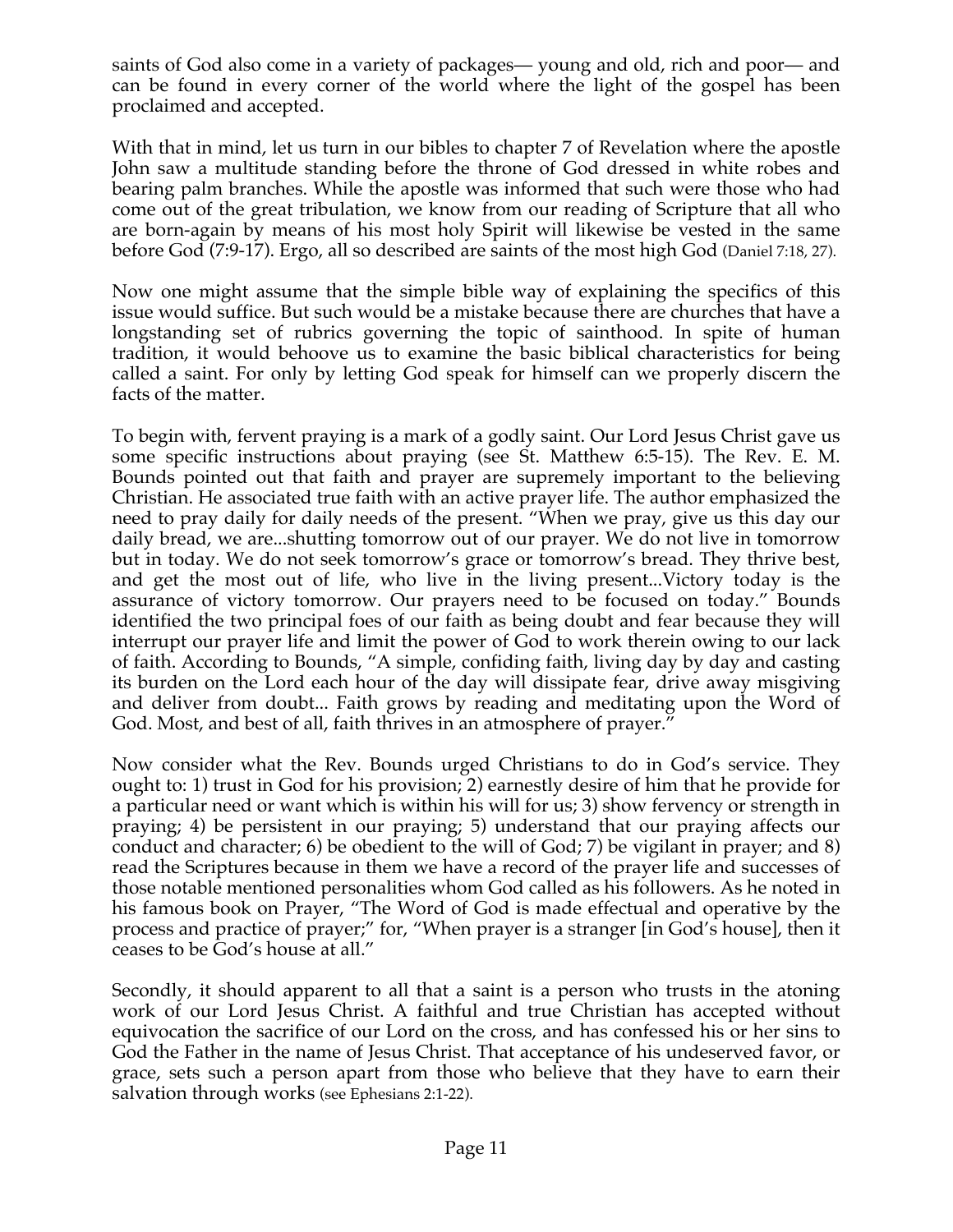Thirdly, a saint is one who is sealed of God. Consider the following passages:

Now he which stablished us with you in Christ, and hath anointed us, is God; who hath also sealed us, and given the earnest of the Spirit in our hearts. II Corinthians 1:21, 22

Blessed be the God and Father of our Lord Jesus Christ, who hath blessed us with all spiritual blessings in heavenly places in Christ: according as he hath chosen us in him before the foundation of the world... In whom ye also trusted, after that ye heard the word of truth, the gospel of your salvation: in whom also after that ye believed, ye were sealed with that holy Spirit of promise. Ephesians 1:3, 4, 13

And grieve not the holy Spirit of God, whereby ye are sealed unto the day of redemption. Ephesians 4:30

God has sealed all who are his via the workings of the Holy Spirit. As a result, these believers have been set apart as his saints and are co-heirs with Christ in his kingdom. In the future, the Antichrist will mark those who come into his fold, but there will be a terrible penalty for those who accept such. For to receive the mark of the Beast is to receive an everlasting sentence of damnation which cannot be undone. Therefore a godly saint will avoid all marks of the world, the flesh and the devil, keeping himself, or herself, solely unto the Lord who bought him (see I Corinthians 6:19, 20; I Thessalonians 5:22).

Fourthly, a saint will minister to others as part of his or her Christian witness (see Hebrews 6:10) via his keeping of God's word (see St. Jude 3) and seeking God's perfect will for himself (see Romans 12:2). He must be prepared to judge righteously those around him within the body of Christ: which requires godly discernment (see I Corinthians 6:1, 2). He will seek the whole counsel of God by reading the Scriptures just as the Bereans did (Acts 17:11). In these and other ways, a godly saint will be able to effectively minister to those around him.

Finally, a saint will trust in God's provision as he has promised not to forsake us in this life (see Psalm 37:28). In providing for his own, God will gather us and keep us because he counts us as precious to him (see Psalm 50:5; I Samuel 2:9; Psalm 116:15). Our Lord Jesus Christ will continue to intercede for us (Romans 8:27-30) until that day when he comes to bring us to our eternal home in the kingdom which he has prepared for all his saints (St. Matthew 25:34).

And so there can be little doubt that every person who has been so called and so empowered by God may safely be called a saint. You do not need a certificate from some earthly body to affirm your bona fides with the Lord for such would be merely a confirmation of an already known fact. God inscribed the names of his saints in his Book of Life the moment they were regenerated by the power of the Holy Ghost. The Bible tells us that he knew us before the foundations of the world were laid, and has endowed each of us with gifts and duties on his behalf. And because God's love for us has been manifested to us in the atoning work of Jesus Christ, let us therefore live in obedience to his will, and purpose in our hearts to daily keep our eyes fixed upon him, awaiting his appearing when our citizenship in his kingdom will be made manifest. And so, in answer to our initial question regarding who is a saint? we should understand that every regenerated person in Christ Jesus today is just as much a saint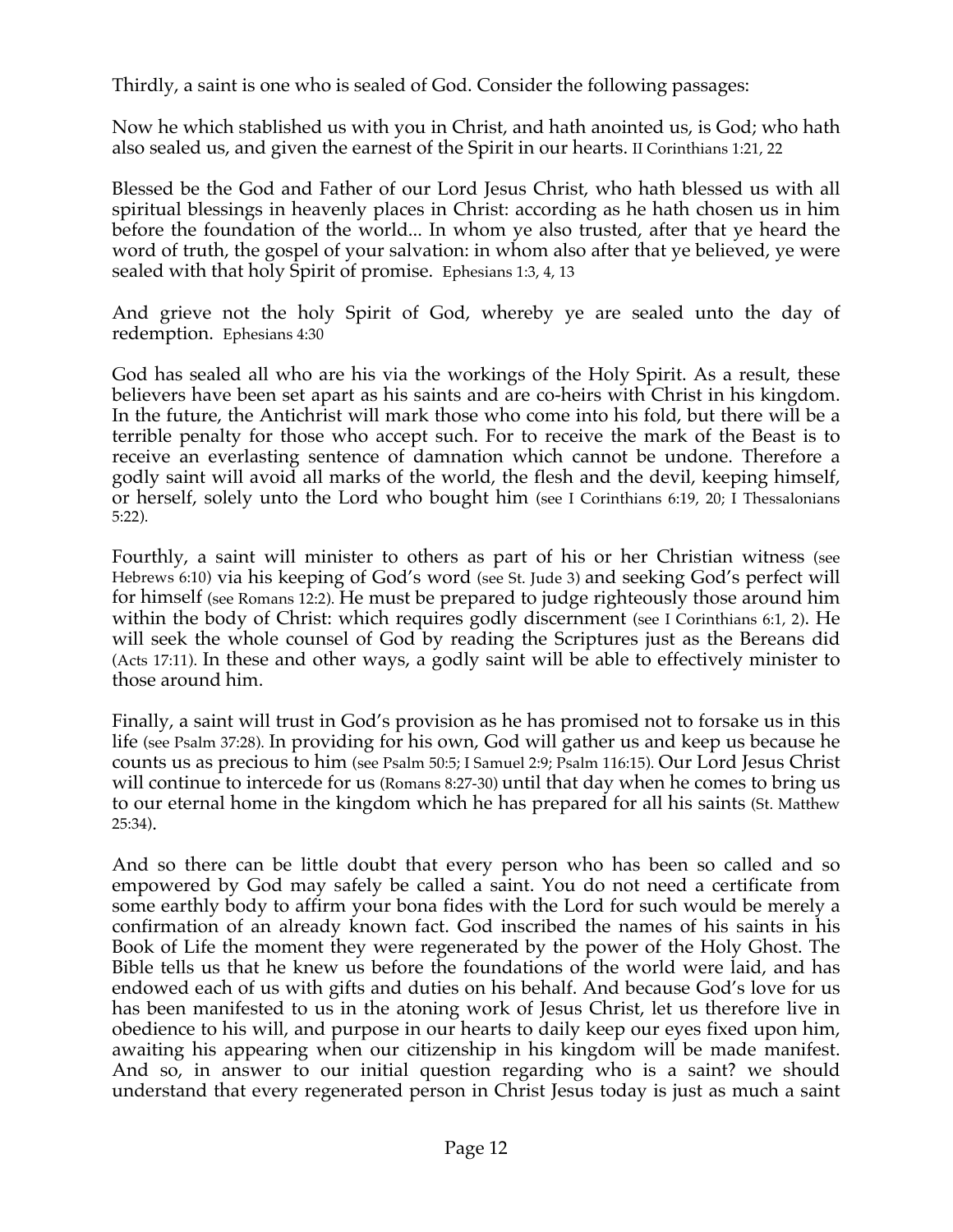as any from antiquity, and you have God's word written which confirms it (Ephesians 1:3- 14).

Let us pray,

**ATHER**, we beseech thee to bless us, thy saints, in this mortal life; that through our **FATHER**, we beseech thee to bless us, thy saints, in this mortal life; that through our witness, those who are as yet unsaved might come to a saving knowledge of thy dear Son, Jesus Christ; for this we ask in his most precious name of him. Amen.

Have a blessed week, Bryan+

# *New Nametags*

We had no new nametags today.

# *After Church Hospitality*

Sadly, no after church snacks. The same story every week, is it not? The fact is that we are supposed to be on a low carb diet and there really aren't any low carb snacks that appeal to us. So, with no fatted dog nut in sight, we headed down the hill for lunch at the Greek Food restaurant that has raw hamburgers. Please someone, between now and next Sunday invent some no-carb dog nuts.

After church goodies providers as currently signed up:

| <b>Name</b>                                             |
|---------------------------------------------------------|
| Opportunity Available - Twenty-Second Sunday after      |
| <b>Trinity</b>                                          |
| Opportunity Available - Veterans Day - Twenty-Third     |
| <b>Sunday after Trinity</b>                             |
| Opportunity Available - Twenty-Fourth Sunday after      |
| <b>Trinity</b>                                          |
| <b>Opportunity Available -Sunday next before Advent</b> |
|                                                         |

*People in our Prayers* - http://faithfulcenturionprayerteam.blogspot.com/

# **Why? Prayer is an extremely important activity.**

It is not that God knows not our needs, for He surely does. Yet, Jesus commanded us to ask God for those same needs. In addition to the obvious of asking God for help, offering thanksgiving and the like, prayer helps us focus our thoughts on how we might do God's work.

The Prayer Team of the Church of the Faithful Centurion was established to help our members and fellow Christians pray for those in need and to give thanks as well for the blessings we have been granted.

## **Who can be on the list? Do I have to be a member of the Church of the Faithful Centurion to be prayed for?**

No! The only qualification to be on the list is that you want our prayer team to pray for you. We are Christians and are happy to pray for you, no matter who you are. If you want help from God, you are our kind of people.

# **What is the commitment from the prayer team?**

Each member of the team will pray for the desired outcome at last once per day.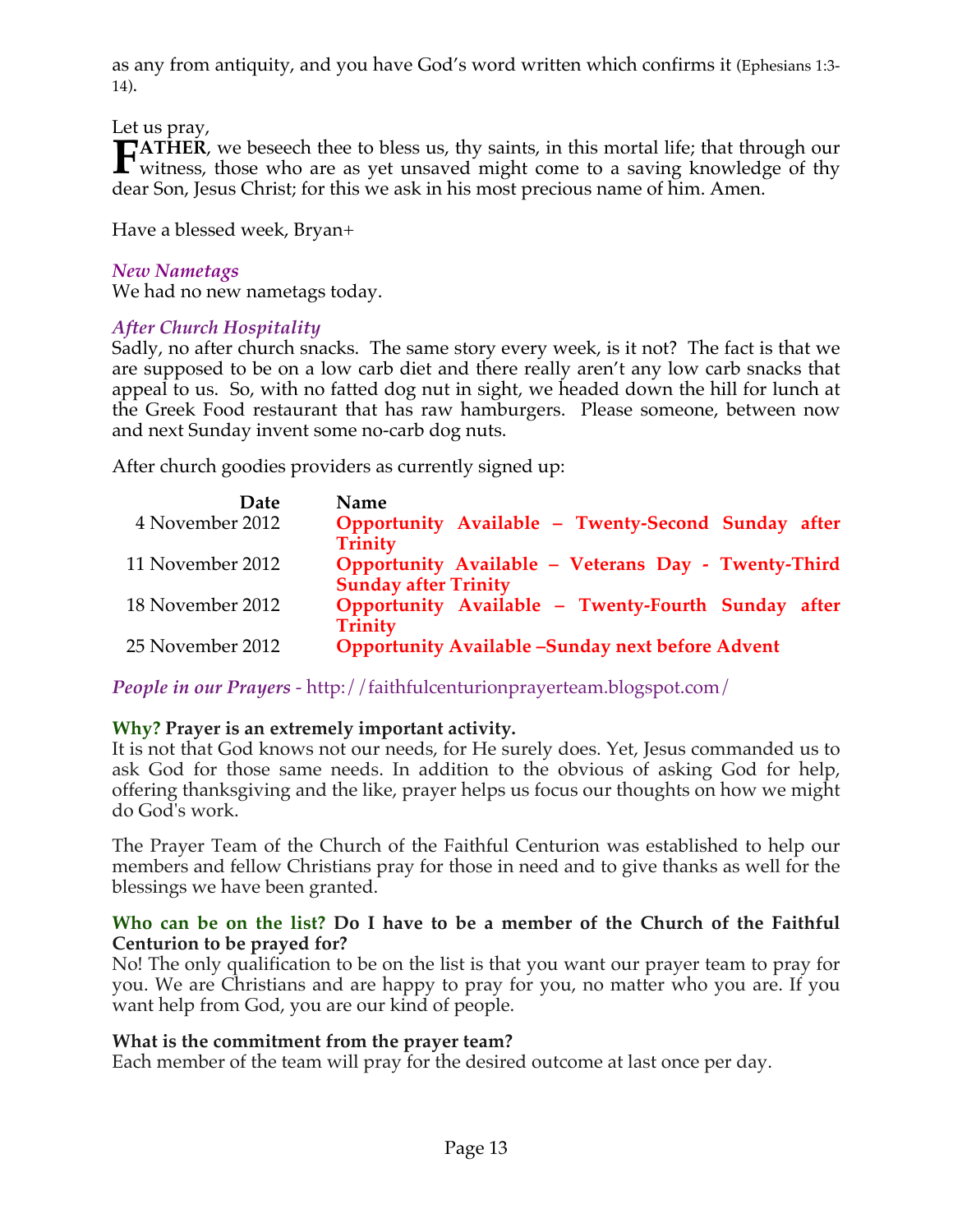# **How do I get myself or someone else on the prayer list?**

You can email one of the prayer team leaders: Jack - jack@faithfulcenturion.org or Dru dru@ faithfulcenturion.org, or call the church office at (619) 659-3608 or fill out a prayer card at church.

## **What should I ask for?**

Depends on what you want. Some people merely want God to be asked to heal their ills and be mentioned by their first name, others want a specific outcome and / or have more of their personal information known to the team. Ask for what you want. It is your desire and need for prayer the team is attempting to meet. For typical examples, see the list below.

#### **Updating the Team**

If you are on our prayer list, or if you have submitted a person that you have asked us to pray for, please update one of the team members or Hap in person, by telephone or email. It helps to be able to pray specifically for these individuals including their specific needs; plus if they get better, it is nice to give thanks!

Please note that on the yellow (maybe green or orange if you get an old one) cards at church, you can ask that those to be prayed for have their names disseminated to the prayer team. Those names will be said in church and appear here. Or, you can ask that their names and purpose be kept confidential, then only Hap will know to pray for them.

*Prayer List Notice – If you have someone on the prayer list and their needs have changed, please let us know. We'd like to update our prayers to reflect the need and most important to give thanks!*

## *Travel*

No reported travel this week.

## *Move*

- *Ryan Hopkins* has moved to Dillsburg, Pennsylvania, to study Dressage Riding through June 2013. Please pray for God's guidance in his life as he works and studies.
- *The Thomas Family* is on a short tour assignment in Guam through August 2013. Please pray for the assignment to continue to go well for Kurt and for Mary and the kids to make new friends. In particular pray that Kristyna and Mitchell will develop good friends and school mates there so as to further their development as both Christians and citizens. Things seem to be going well where the sun rises on the United States, so keep praying! Give thanks and ask for continued good developments.

## *Marriage*

Elizabeth and Gunnar will be married in a few more weeks. Pray they will find a way to come together in prayer and to seek a relationship with our Lord Jesus Christ. Pray they will find the wisdom to begin life together with Christ at the center and His Word as their daily bread.

## *Departed*

*Suz* passed away this past week. Please pray for family members who remain behind.

*Bob Burrell*, for whom the Arnolds' valley is named, passed away 21 September 2012, at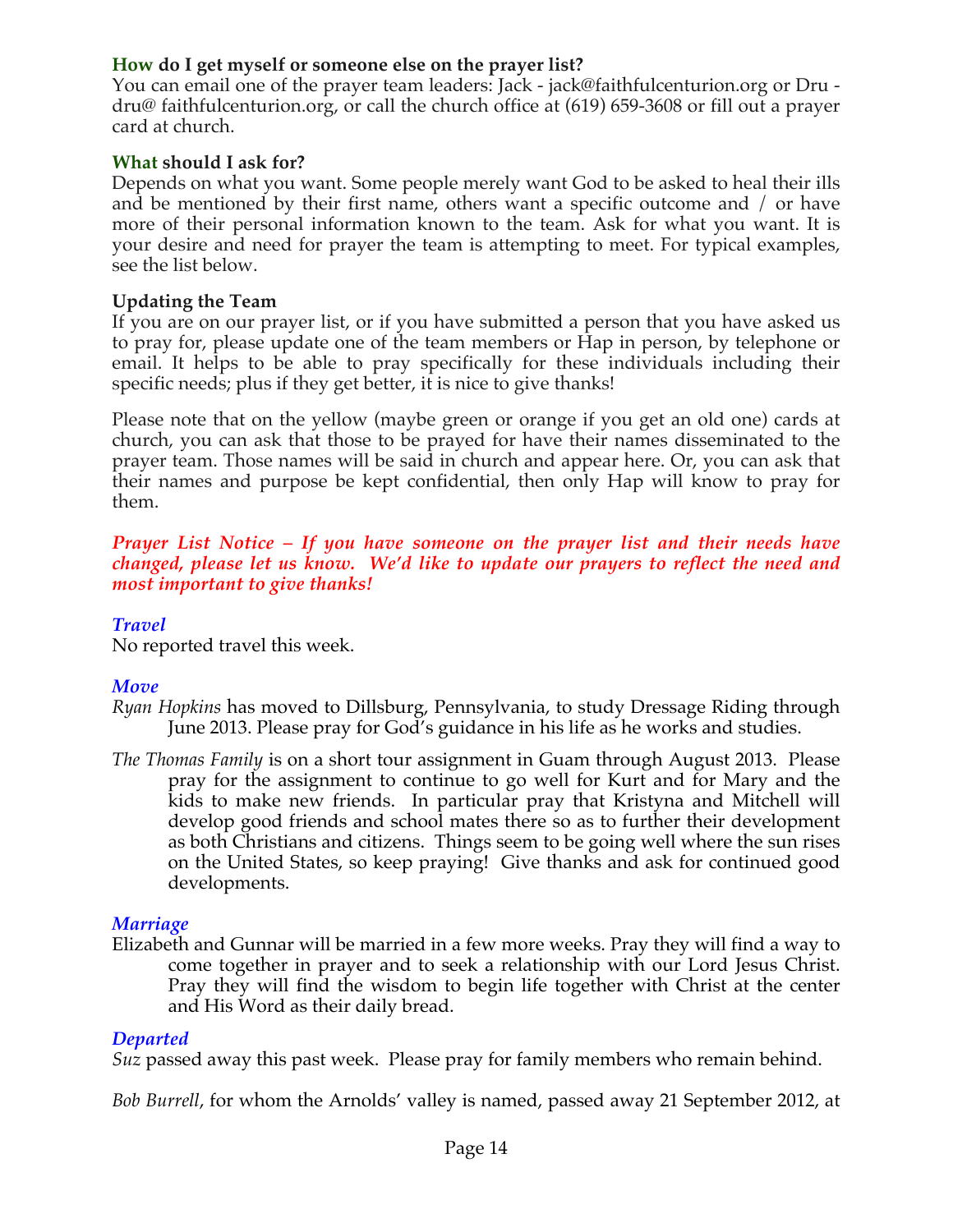age 90. Please pray for his family members who remain behind, in particular his wife of sixty some years, Marion.

# *Homebound or Infirm*

*Norma, Sara's mother* is in a state of deteriorating health, both physically and mentally, with both onset dementia and Alzheimer's. On 30 January 2012, she broke her hip and had a partial hip replacement. She is not doing well, but has decided she would like to live a bit longer. Please pray Norma might come back to God and for peace of mind for her and the ability for both Sara and her mother to put their cares and worries on God's shoulders so they can deal with the many problems involved.

# *In need of a miracle or understanding of God's Plan*

- *Todd* and *Kenny* have both been fighting osteocarcinoma for over five years and have been told their time here on earth is nearing its end, absent a miracle from God. Both are ready to go home and leave the pain, but would like to stay. Please pray for them and their families.
- *Colonel Bud Day's* cancer has returned. The outlook is not favorable. Bud has been an inspiration to all of us for years, this changes nothing. He is well at peace with our Lord and we all hope he stays with us for a while longer.

## *Thanksgiving and Continued Healing*

*Carol Stone*, the sweet wife of Mike Stone, longtime friend and colleague of Sara Simmons as well as Hap, was helicoptered to hospital with an ultimate diagnosis of severe bleeding on the left side of her brain. She remains hospitalized, but seems to be making some progress.

Please pray for peace of mind and trust in God for Mike, guidance for the medical team treating Carol and strength for Carol as well as faith and trust. No one can ever understand the why of these things here on earth. Sara who passed this request on asks that you pray in both faith and hope.

## *Healing*

- *George* had foot surgery. Please give thanks for the surgery and pray for a full and rapid recovery.
- *Baby M. Sowry* is having heart surgery. Please pray the medical team will pay attention and do their best. Pray for peace of mind for the entire family, as well as a good outcome.
- *Colleen* has been battling pancreatic cancer over the last year and it has now spread to one of her lungs. Please keep her and her family in your prayers.
- *Nellie* is in the emergency room of a hospital in a great deal of pain. Please pray for peace of mind for her and guidance for the medical team looking for the cause and cure.
- *Liz Strauch* has a pineal cyst, which is causing various problems for her, headaches, dizziness and distress. She has committed to having it drained on 4 December 2012. This is a difficult and concerning procedure. Please pray for guidance for the medical people treating her, as well as for Liz and her husband Ken.
- *Lauralee Meade* underwent a lumpectomy on Friday after Thanksgiving. A further anomaly has been discovered and she had additional preventative radiation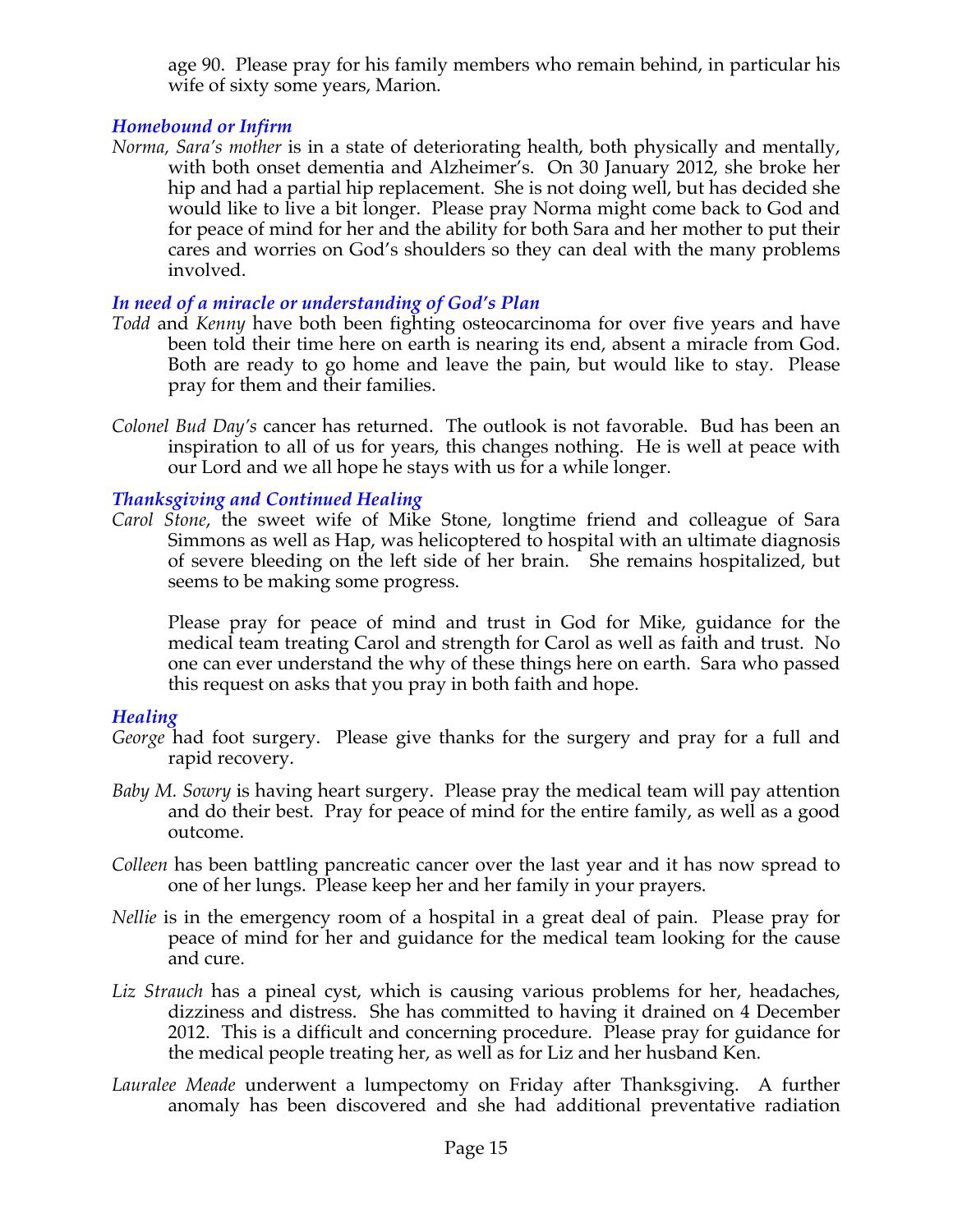treatment. Please pray for a complete remission of the cancer. Pray also Lauralee will maintain her great attitude and trust in God.

- *Kevin Gerhart* discovered cancer on his neck. He underwent radiation and chemotherapy. Please pray for the medical team treating Kevin that they might pay attention, do their very best and find the source; that the treatment might be successful and he might live a long and healthy life to His honor and glory. Pray also for trust in God and peace of mind for Kevin, his wife and family.
- *Gil Garcia* had surgery at the VA hospital in Long Beach. The surgery was successful, they are predicting a 12 week recovery time. Please pray for a rapid recovery for Gil, as well as peace of mind for Gil, his wife Mary and their family.
- *Sara Simmons* has recovered pretty well from a fractured right knee, but is still challenged for mobility while trying to take care of her mom and her husband Bill. Please pray for patience for Sara and her husband Bill, as well as rapid and complete healing.
- *Bill, Sara's husband,* had a third abdominal surgery on 22 November 2011. This time the tumor was removed. Bill is doing better keeping the doctor's instructions, for which we are all grateful, including taking a chemotherapy once a day for three years. He needs to radically decrease the consumption of alcohol and eat properly, he is also having difficulty maintaining equilibrium, please pray for help for him to do all this. Please pray also that Bill might turn his heart outward to help those around him, as well as live a long and healthy life to the honor and glory of God. Pray also for peace of mind for Bill and his wife Sara.
- *Kay Denton* (Mrs. Kay) hip has deteriorated to the point walking is a slow and painful process, but she manages. Please pray for continued peace of mind for Mrs. Kay and her family. Give thanks for her trust in the Lord and her positive attitude.
- *James L. Cavanah* had surgery the afternoon of 10 February 2012, to remove two small but cancerous tumors. James is a minister with the AOC in Savannah, Georgia. Please pray for his recovery and remission from the cancer. Give thanks for the surgery and pray for both him and his family to allow God to carry their worries while he recovers.
- *Dotty Valkenaar* had successful surgery for a shoulder ligament problem on 28 February 2012. Physical therapy seems to be working, but is painful. Please pray for continued recovery and peace of mind through trust in God for Dotty and Lew, her husband, as well as their entire family.
- *Steve Sundberg* had a heart attack after Easter 2011. After some time, the medical team treating him decided he was not a candidate for stents and a five-way heart bypass was performed the week of 6 June 2011. Please pray for his complete recovery and for his three children and family who are very worried about him, pray also for his trust in our Lord and for both him and his family to let God carry their worries while he recovers.
- *Matt Alcantara*, age 15, has Osteosarcoma (bone cancer), a very rare and often lethal form of cancer with limited treatment options. This is a disease that is about 90 percent fatal in a couple of years. He has no hip joint on one side, but he walks and swims! Courage? Guts? You bet! Matt and his mom just came back from Houston at the Cancer Center for what was hoped to be a routine every four month bone scan. The scans were done on schedule, but a couple of new spots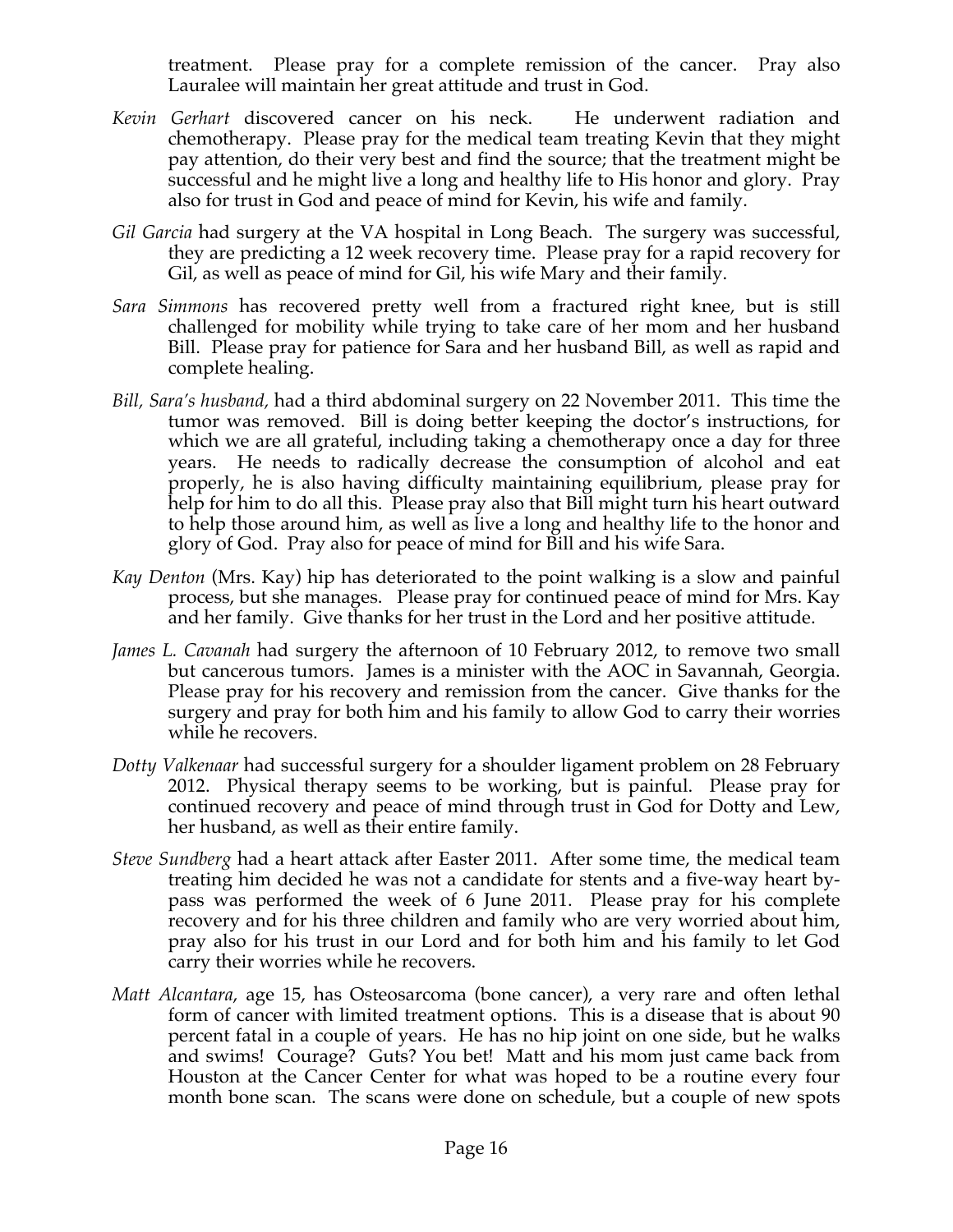showed up. After Matt's San Diego doctors conferred with the Houston doctors to figure out what these spots mean, it turned out they are new and old injuries with no bad meaning. In effect they are CLEAN SCANs. Matt and his family ask you to give thanks for the super results. Please also give thanks for the great faith of Matt and his entire family. Their faith and trust is a wonderful example for each and every one of us. But, now is not the time to stop praying. Actually, it never is the time to stop praying!

- *Judith Clingwall*, is afflicted with Multiple Sclerosis (MS). She is currently in Laurel Place, an extended care facility in Surrey, British Columbia. Judith's condition has worsened recently. She is no longer able to stand, in fact she has a lot of trouble sitting upright. Judith is depressed and wants to go home to watch her birds, which given everything seems unlikely at present. Please pray for her to take an active part in her own life, for her strength, peace of mind, trust in God and remission of the disease so she might return home to her family. Pray also for strength for her husband Martin as he deals with all the problems and stress of Judith's situation.
- *Becky Madden* is paralyzed from the neck down as the result of a tragic shooting accident. Her husband is doing his best to take care of her; it is hard and he is learning the best he can. Please pray for further recovery for Becky, as well as strength and guidance for her husband.
- *Vince (age 15),* reoccurrence of Osteosarcoma, recent testing found a nickel sized tumor in his lungs. The doctors are consulting with a specialist in Houston. Please pray for guidance for the medical team and for peace of mind for Vince and his family.
- *Obra Gray* continues to take day by day. Please continue to keep Obra in your prayers, and give him the strength of knowing the Lord is with him and will never forsake him. Obra needs security of what lies ahead of him, and only the Lord can grant the solace to answer his prayer.

#### *Guidance*

*Sara* asks that you pray for guidance for her as she deals with the stresses of her family and life. Pray that she can separate those things which she can affect from those things which she cannot and give her grace to accept that she cannot do everything and can only change those things within her control.

*Jacquie* to open her heart to God and accept His Love and Grace.

*Hap* and *Ryan* both ask you to pray they might be able to trust God will help them make the right decisions at the right time and not to worry uselessly, to change those things they can change, accept those things they cannot change, sleep well to be able to do the correct things with a clear head and that they will open their hearts to the Holy Ghost.

#### *New Position*

*Rev LTC Al Ryan* has been appointed Deacon-In-Charge of the mission parish of St. Augustine of Canterbury Anglican Church, Anglican Church in America (ACA) parish in Old Orchard Beach, Maine. It is a small but growing mission, which has been plagued by clergy change. Al, the diocesan pilot, has been appointed for one year, during which time he is to help them identify what their needs are for a vicar. He has done this before and asks you to pray for God's help one more time; not only for himself, but for the parish.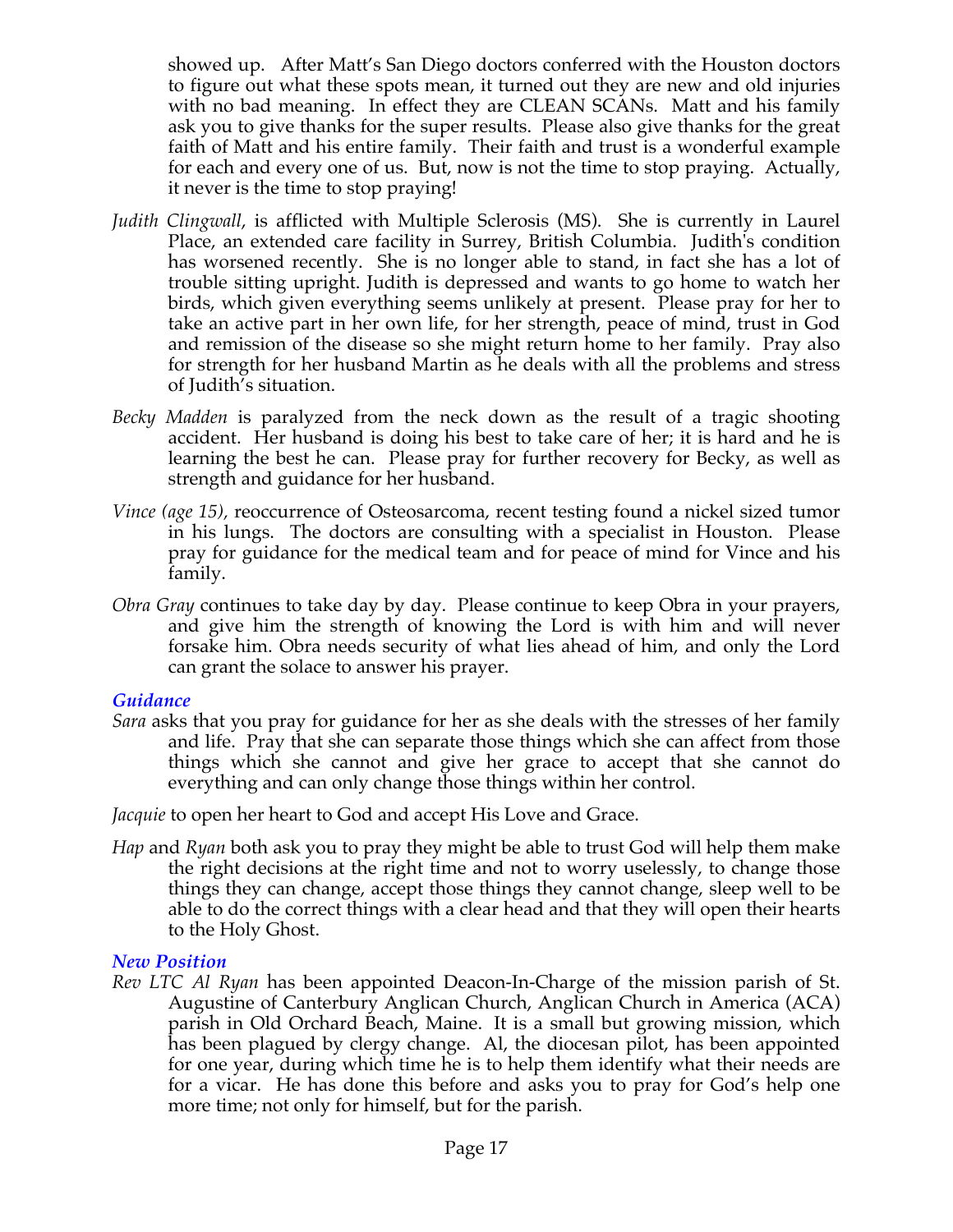## *Armed Forces & Contractors*

Airman Donny Patton (Kadena AB, Japan), Jordan (USMC – Fleet Marine Force - Pacific), Trevor (USAF - KC-10 Boom Operator), Trevor (USN – Whidbey Island, EF-18 Pilot), Kurt Thomas (USN – Guam)

#### *Thanksgiving*

*Hap, Dru and Jack Arnold* give thanks for safe travel this week. *Ralph and Hope DeLong* give thanks for safe travel this week.

#### *Persecuted*

Around the world, Christians are under attack, not only in the Muslim world, but from Hindus and others in India. Also, they are under continual attack in the name of "Separation of Church and State" in the western world, as it becomes actively atheist or pro-devil buddy. Please pray for God's guidance and protection for all persecuted Christians and those around them.

#### *Various Special Requests*

- We ask that you pray, please ask God that the Holy Ghost might give you insight into how you might make the lives of your friends and family better. Remember helping others is not just those who you don't know!
- Please join us in praying that the *Free Teen Guitar Class* will be continue to be an opportunity for God to work in the lives of the kids and their families. Please ask God to guide the class to new opportunities to make Him known to others. Help us to let the love of our Lord shine through us into their lives, putting Him first, so that He might enter in to their hearts and lives.

#### *Question that only you can ask*

What would you like to know about our history, what we believe, what we do or how we operate? Hap is looking for material for the continuing education class and *Thought for the Day* material. Help us help you. Please send your question to Hap so we all can get an answer. Just because you don't know the answer to your question doesn't mean you are the only one who doesn't know. But, if you don't ask, no one will know.

#### *I'd like to get a different point across or announce something*

If you have a different point of view, I would be happy to give you room to get your point across. While this publication is my perspective on events, I recognize not everyone may agree and that some people would like to express their own opinion. If you want to write something, please forward your item to Hap (with a note as to whether or not you would like editing help) to: hap@faithfulcenturion.org.

#### *Epistleers*

We post the list of Epistle Readers in the Sunday Report each week so you can either plan your attendance or your pre-reading as the spirit so moves you.

#### **Date Reader**

| Dru Arnold – Twenty-Second Sunday after Trinity |
|-------------------------------------------------|
| Dru Arnold - Twenty-Third Sunday after Trinity  |
| Dru Arnold – Twenty-Fourth Sunday after Trinity |
| Dru Arnold – Sunday Next before Advent          |
| Dru Arnold – First Sunday in Advent             |
|                                                 |